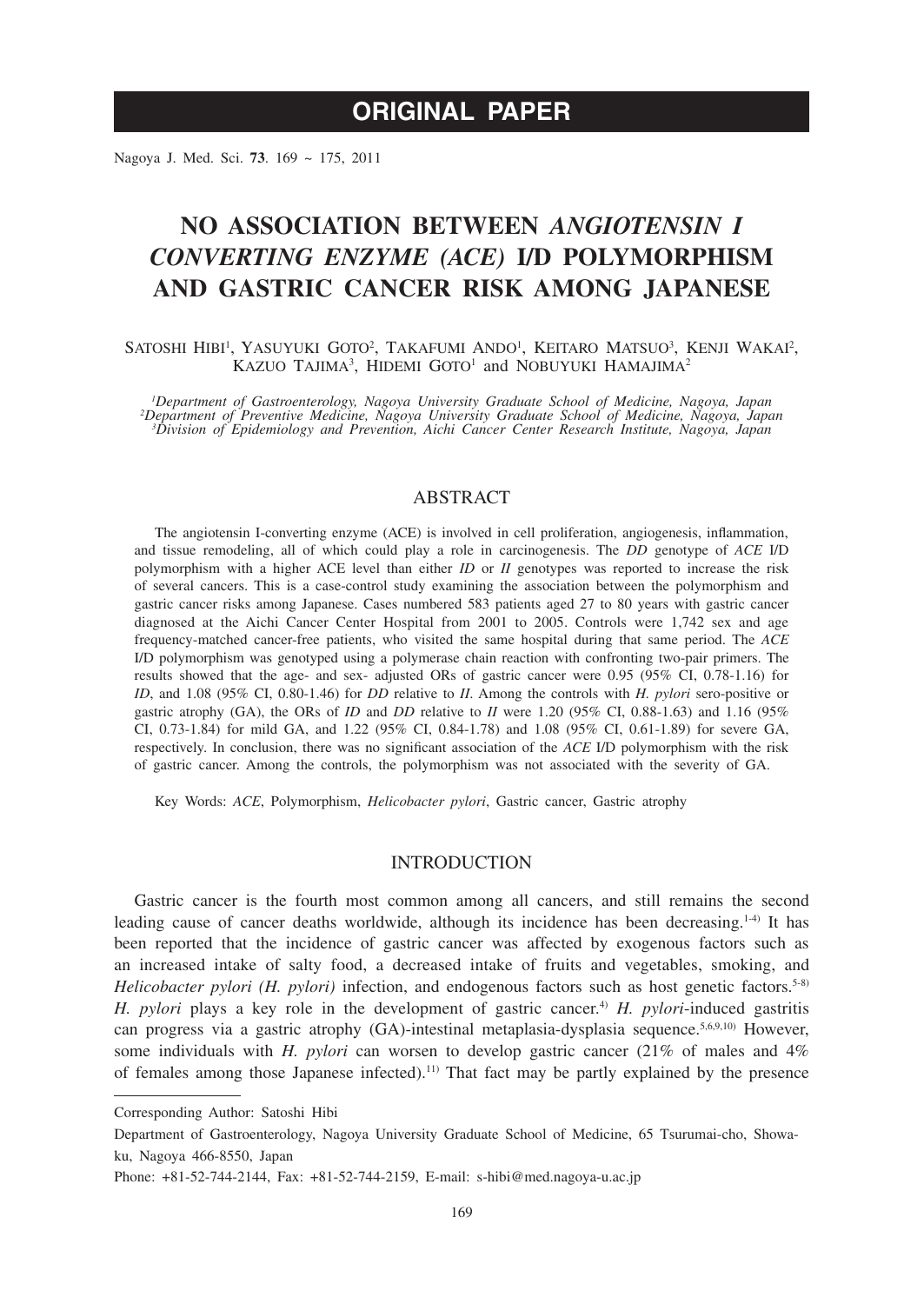of host genetic traits.8,10,12,13) We have been examining the associations of gastric cancer and GA with genetic polymorphisms.<sup>14-20)</sup>

The angiotensin I-converting enzyme (ACE) regulates angiotensin II (AngII), the active peptide of the renin-angiotensin system (RAS) that regulates blood pressure. ACE has also been reportedly associated with cell proliferation, angiogenesis, and inflammation.21) The receptor of AngII, the AngII type1 receptor (AT1R) subtype, is expressed on tumor and endothelial cells, and is upregulated in many cancer tissues. Meanwhile the AngII type2 receptor (AT2R) often acts as a counter-regulator receptor.21) Previous studies have reported associations of a 287-base pair Alu-repetitive sequence insertion (I) /deletion (D) *ACE* polymorphism in intron 16 with multiple clinical features, including gastric, breast, prostate, oral and endometrial cancer.<sup>22-30</sup> The polymorphism has also been reported for its association with the lymph node metastasis of gastric cancer.25,26) The *ACE* I/D polymorphism is associated with serum ACE levels which are higher for the *DD* genotype than for the *ID/II* genotype.<sup>22-24)</sup>

We previously reported the marginally significant association between the *ACE* polymorphism and gastric cancer risk.31) Our study aimed to confirm that association using a larger sample. In addition, the associations with *H. pylori* sero-positive and GA were examined.

# SUBJECTS AND METHODS

## *Study subjects*

Our subjects were 583 patients with gastric cancer who were diagnosed from 2001 to 2005. They were aged 27 to 80, and composed of 1,742 sex and age frequency-matched cancer-free controls. All subjects were obtained from the Hospital-based Epidemiological Research Program at Aichi Cancer Center (HERPACC) launched in 1988. Further details of the study subjects were described in previous papers.<sup>32-34)</sup>

## *Tests for H. pylori antibody and pepsinogens*

Anti-*H. pylori* IgG antibody was tested with an EIA kit "E plate 'Eiken' *H. pylori* Antibody" (Eiken Kagaku, Tokyo, Japan). A measurement of 10.0 U/ml or over was regarded as *H. pylori*  infection-positive. Pepsinogen (PG) I and II were measured by radioimmunoassay using a commercially available kit (DINABOT, Tokyo, Japan). GA was defined as PG I<70 ng/ml and PG I /PG II ratio<3. In addition, PG I<30 ng/ml and PG I/PG II<2 were defined as severe atrophy, while otherwise subjects were defined as mild atrophy. Anti-*H. pylori* IgG antibody and PG were measured only for the control group because the sera of cases had been used for other analyses.

#### *Genotyping*

DNA was extracted from the buffy coat fraction with the Qiagen QIAamp DNA Blood Mini Kit (QIAGEN Inc., Valencia, CA, USA). *ACE* genotyping was conducted by polymerase chain reaction with confronting two-pair primers (PCR-CTPP). The primers and PCR conditions were presented in our previous paper.<sup>31)</sup>

### *Statistical analysis*

The sex-age adjusted odds ratio (OR) and 95% confidence interval (CI) were estimated by unconditional logistic regression analysis. The ORs of the *ACE* genotype for gastric cancer were evaluated among all subjects, while those with mild GA and severe GA were evaluated by comparing them with sero-positives without GA. The genotype frequency of the *ACE* polymorphism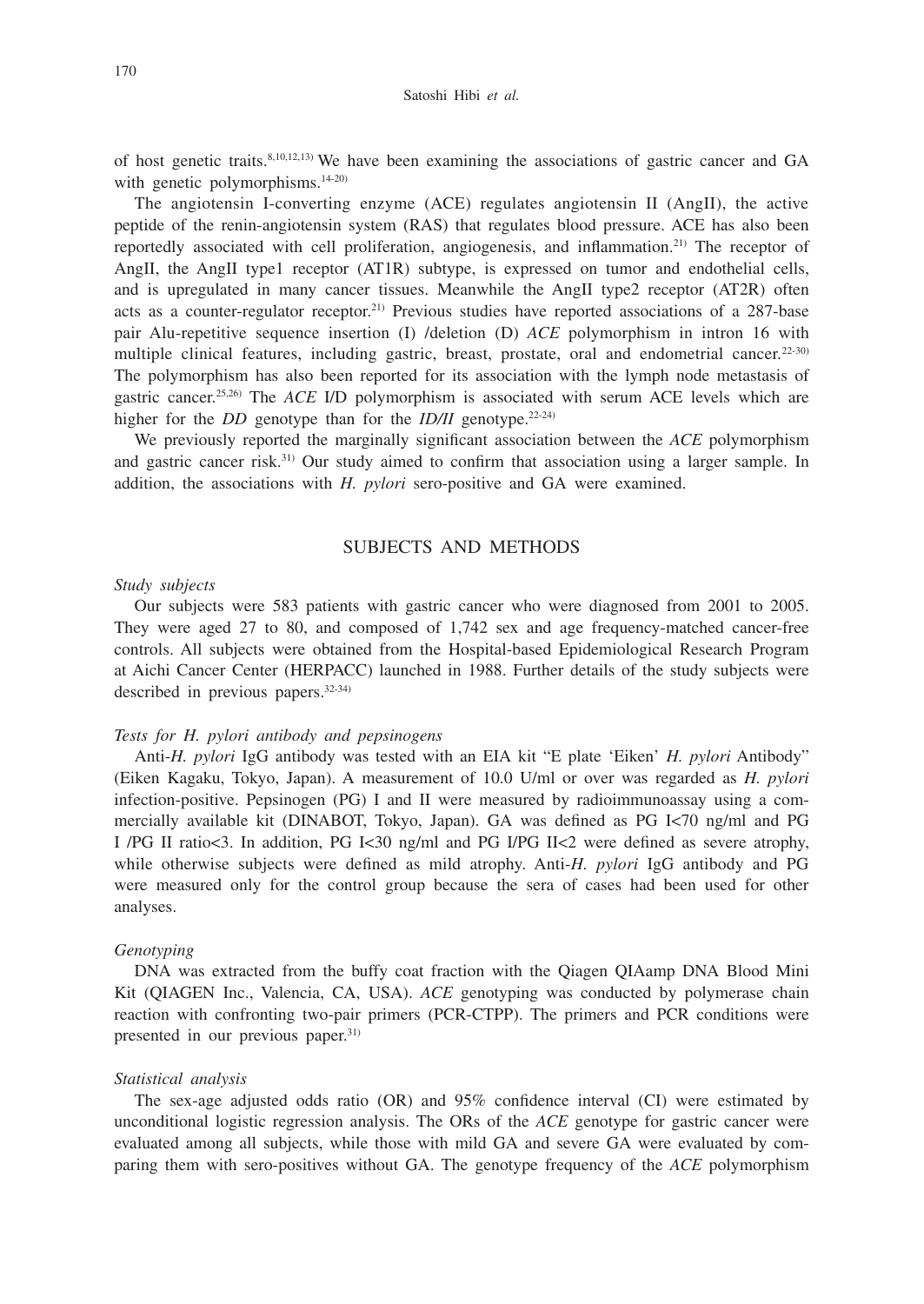was tested with the Hardy-Weinberg equilibrium. Calculations were performed using the computer program STATA Version 9 (STATA, College Station, TX, USA).

## RESULTS

Characteristics of the study subjects are presented in Table 1. Anti-*H. pylori* IgG antibody and PG were measured for the control group only. The rates of sero-positivity and GA among the controls were 57.3% and 33.0%, respectively.

The *ACE I/D* genotype of the control group was in the Hardy-Weinberg equilibrium  $(\chi^2=0.073,$ p=0.79). Two controls and one case were not successfully genotyped. As shown in Table 2, the genotype frequency of *ACE* I/D among the controls was 745 (42.8%) for *II*, 791 (45.5%) for *ID*, and 204 (11.7%) for *DD*. The ORs of *ID*, *DD* and *D* alleles relative to *II* for gastric cancer were 0.95 (95% CI, 0.78-1.16), 1.08 (95% CI, 0.80-1.46) and 0.98 (95% CI, 0.81-1.18), respectively. There was no significant association between the genotype and the risk of gastric cancer.

Among the controls, 939 (57.3%) subjects were sero-positive for *H. pylori*, while 699 (42.7%) were sero-negative. No serum was available for the remaining 104 controls. OR of the seropositive control group was 1.10 (95% CI, 0.89-1.36) for the *ID* genotype and 1.30 (95% CI, 0.93-1.82) for the *DD* genotype relative to the *II* genotype.

Table 3 shows the OR of the *ACE* genotype for GA among those testing sero-positive or with GA. The ORs of *ID, DD* and *D* alleles relative to *II* were 1.20 (95% CI, 0.88-1.63), 1.16 (95% CI, 0.73-1.84), and 1.19 (95% CI, 0.89-1.59) for mild GA, and 1.22 (95% CI, 0.84-1.78), 1.08 (95% CI, 0.61-1.89), and 1.19 (95% CI, 0.83-1.70) for severe GA, respectively.

|                                     | Controls        | Cases           |  |  |
|-------------------------------------|-----------------|-----------------|--|--|
| Characteristics                     | N $(\%)$        | N $(\%)$        |  |  |
| Total                               | 1,742 (100)     | 583 (100)       |  |  |
| <b>Sex</b>                          |                 |                 |  |  |
| Male                                | 1,286 (73.8)    | 429 (73.6)      |  |  |
| Female                              | 456 (26.2)      | 154 (26.4)      |  |  |
| Age (mean±standard deviation)       | $58.5 \pm 10.6$ | $58.8 \pm 10.5$ |  |  |
| Anti- <i>H. pylori</i> IgG antibody |                 |                 |  |  |
| Positive                            | 939 (57.3)      |                 |  |  |
| Negative                            | 699 (42.7)      |                 |  |  |
| No serum                            | 104             |                 |  |  |
| Gastric atrophy                     |                 |                 |  |  |
| Positive                            | 541 (33.0)      |                 |  |  |
| Negative                            | 1,097(67.0)     |                 |  |  |
| No serum                            | 104             |                 |  |  |

| Table 1 |  | Characteristics of subjects |  |  |  |
|---------|--|-----------------------------|--|--|--|
|---------|--|-----------------------------|--|--|--|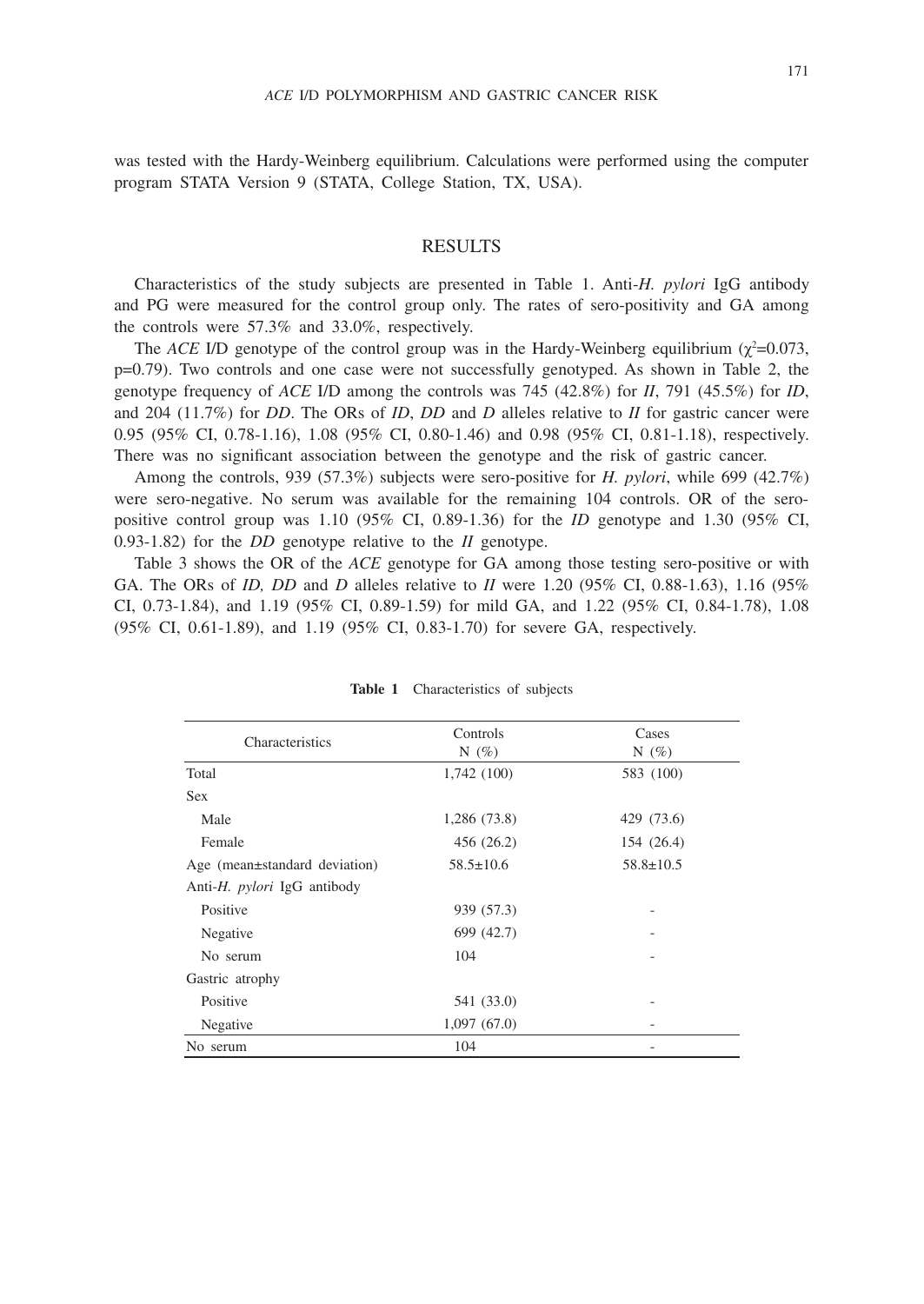Genotype Controls  $N(\%)$ Cases  $N(\%)$  OR 95% CI Total 1,740 (100) 582 (100) *II* 745 (42.8) 252 (43.3) 1 Reference *ID* 791 (45.5) 255 (43.8) 0.95 0.78-1.16 *DD* 204 (11.7) 75 (12.9) 1.08 0.80-1.46 *ID*+*DD* 995 (57.2) 330 (56.7) 0.98 0.81-1.18

**Table 2** Sex-age-adjusted odds ratio (OR) and 95% confidence interval (CI) of angiotensin converting enzyme genotype for gastric cancer

\*One case and two controls were not successfully genotyped.

**Table 3** Sex-age-adjusted odds ratios (OR) and 95% confidence intervals (CI) of mild gastric atrophy (GA) and severe GA compared with sero-positive controls without GA for angiotensin converting enzyme genotype

|         | Genotype Sero-positve non-GA <sup>a)</sup> | Mild $GA^{b}$ |              |               | Severe $GAc$             |      |               |
|---------|--------------------------------------------|---------------|--------------|---------------|--------------------------|------|---------------|
|         | $(N=443)$                                  | $(N=343)$     |              |               | $(N=196)$                |      |               |
|         | N $(\% )$                                  | N $(\% )$     | OR           | 95% CI        | N $(\% )$                | OR   | 95% CI        |
| II      | 197(44.5)                                  | 138 (40.2)    | $\mathbf{1}$ | Reference     | 77 (39.3)                | -1   | Reference     |
| ID      | 193(43.5)                                  | 161(47.0)     | 1.20         | $0.88 - 1.63$ | 93 (47.4)                | 1.22 | $0.84 - 1.78$ |
| DD      | 53 (12.0)                                  | 44 (12.8)     | 1.16         | $0.73 - 1.84$ | 26(13.3)                 | 1.08 | $0.61 - 1.89$ |
| $ID+DD$ | 246 (55.5)                                 | 205(59.8)     | 1.19         |               | $0.89 - 1.59$ 119 (60.7) | 1.19 | $0.83 - 1.70$ |

a) Sero-positive controls without GA (PG1<70 ng/dl and PG1/2<3)

b) Controls with GA except those with PG1<30 ng/dl and PG1/2<2

c) Controls with PG1<30 ng/dl and PG1/2<2

#### DISCUSSION

Our previous study demonstrated that the *ACE D* allele increased the risk of gastric cancer with a marginal significance (OR=1.48, 95% CI 0.98-2.26) among *H. pylori* sero-positive subjects with atrophy,<sup>31)</sup> and of OR=1.35 (95% CI 0.93-1.96) among all subjects. Although this study could not compare the genotype frequency among *H. pylori* sero-positive subjects with atrophy because of no serum available for cases, the analysis for all subjects with a larger sample size did not support the previously observed association. In addition, our study showed no associations with *H. pylori* infection or with the severity of GA.

In our previous study, the controls were sampled from health checkup examinees in the same area, while the present study used hospital non-cancer patients as the controls. According to a previous survey,35) 44.3% were disease-free, 13.1% were benign tumors or non-neoplastic polyps, 3.4% were cystic diseases, and 39.2% were miscellaneous benign diseases. The difference in the source of the control group might have influenced the results, though the size of that influence could not be evaluated.

Rocken et al. have reported that ACE was expressed locally in gastric cancer and that the *ACE D* allele was associated with the number of nodal metastases but not the prevalence of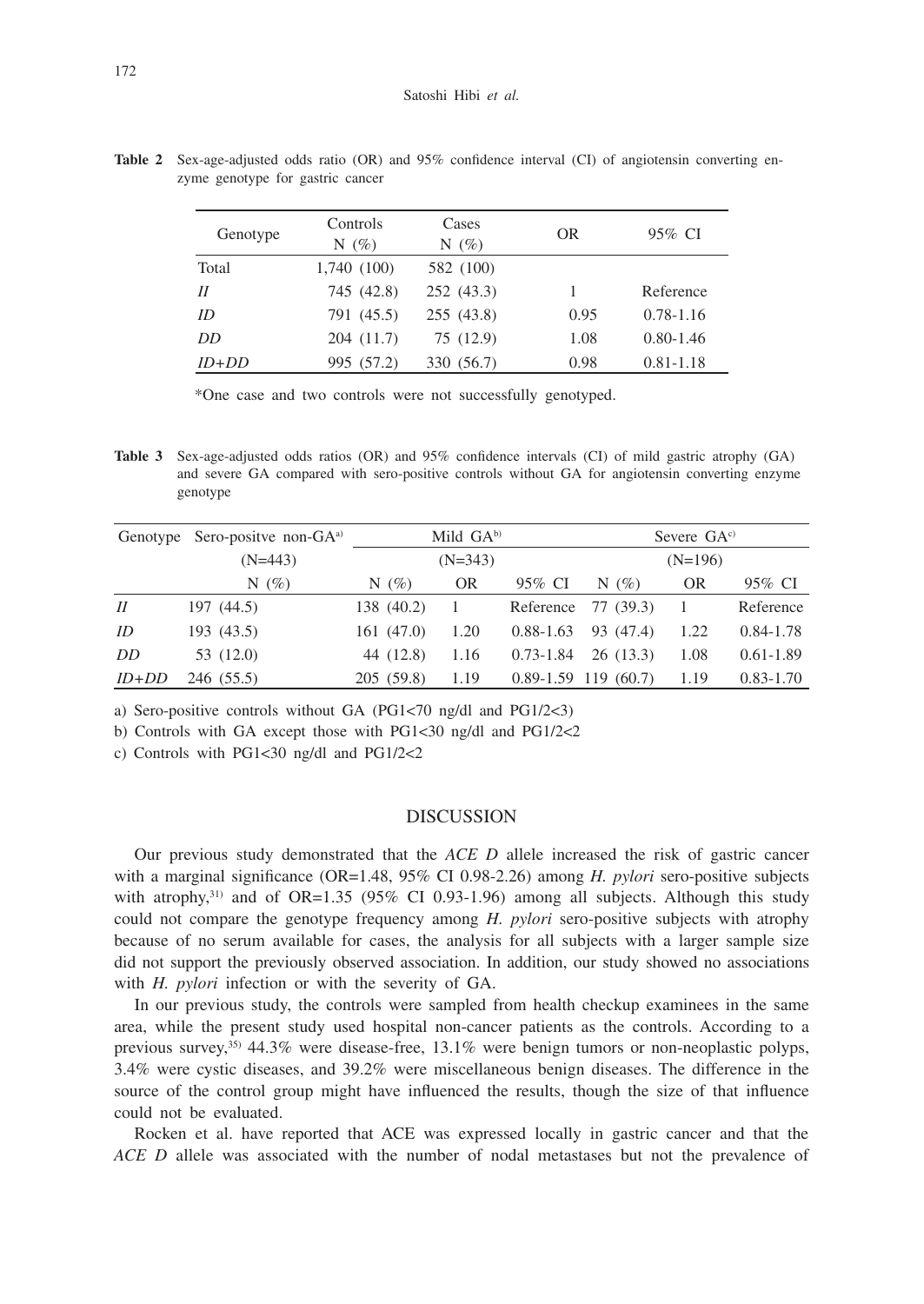gastric cancer.25,26) In the present study, there was no significant association between the *ACE D* allele and the risk of gastric cancer, although we could not evaluate the association with nodal metastasis because no information was available. There might be an association with the progression but not with the occurrence of gastric cancer. In contrast to our hypothesis, Sugimoto et al. have reported that the OR of the *ACE DD* relative to *II* for gastric cancer was 0.439 (95% CI, 0.191-1.008). <sup>36</sup> Our results did not support theirs because its OR was 1.08 (95% CI, 0.80-1.46) in this study. A previous meta-analysis reported an association between the *ACE* I/D polymorphism and gastric cancer in Caucasians, but not Asians.37) The result of their meta-analysis was consistent with ours.

As for other cancers, including those of the breast, prostate, oral and endometrium, the associations with the *ACE I/D* polymorphism have been examined in case-control studies.<sup>29,30,38-41)</sup> As for breast cancer, Alves Correa et al. reported that *ID* might be more protective against cancer than *DD* and  $II$ <sup>38</sup>, while Koh et al. have shown that *I* allele reduced the risk in Chinese,<sup>39</sup> and Haiman et al. have discovered that *II* had a marginally significant risk in African-Americans.<sup>40</sup> The *ACE DD* posed a significantly higher risk genotype for prostate cancer,<sup>41)</sup> whereas for oral cancer, the *I* allele was the significantly higher risk allele.<sup>29)</sup> In endometrial cancer, *I* allele carriers were at significantly higher risk among normotensive women aged 63 years or younger.<sup>30)</sup>

The involvement of ACE in the development of cancer might vary according to the types of cancers. ACE regulates AngII that mainly binds AT1R.21) AngII binds two receptors, AT1R and AT2R, and AT2R often functions as a counter-regulatory receptor for AT1R.<sup>21)</sup> Additionally, AngII is locally regulated by chymase.<sup>21)</sup> Local expressions of RAS components were reportedly different in various cancer tissues.<sup>21)</sup> ACE also plays a role in degrading bradykinin (BK) which is the vasoactive peptide.<sup>21)</sup> In breast cancer cells, BK exhibits mitogenic effects.<sup>42)</sup> Vairaktaris et al. have suggested that the oncogenesis in oral cancer might be driven via a BK pathway and not through AngII.<sup>29)</sup> The development of gastric cancer could be affected by AngII mainly through chymase rather than ACE.36)

The frequency of the *ACE* I/D polymorphism displays ethnic variations; the *I* allele was 40% in African-Americans, 52% in Latinos, and 46% in Caucasians.40) In the present study, it was 66%, which was close to that in our previous study (67%), and another Japanese group  $(66\%)$ . 31,36)

One limitation of this study was its size. Although this was a medium-size study, its statistical power might not have been enough: power=0.232 for OR=1.2, and power=0.449 for OR=1.3, and power=0.663 for OR=1.4 in 582 cases and 1,742 controls with a 0.117 of *DD* genotype frequency. The second limitation involved the definition of GA, for which we used only serum PGs without a pathological evaluation, although its use was common in epidemiologic studies. The third limitation was in measuring the anti-*H. pylori* IgG antibody and PG only among the control group.

In conclusion, the present study showed no associations between the *ACE* I/D polymorphism with gastric cancer risk and the severity of GA. Although our previous study indicated a potential association with gastric cancer risk, such an association seemed limited if it existed at all.

## ACKNOWLEDGMENTS

This study was supported in part by a Grant-in-Aid for Scientific Research on Special Priority Areas of Cancer from the Japanese Ministry of Education, Culture, Sports, Science and Technology. We are deeply grateful to Ms. Yoko Mitsuda and Ms. Keiko Shibata for their valuable technical assistance.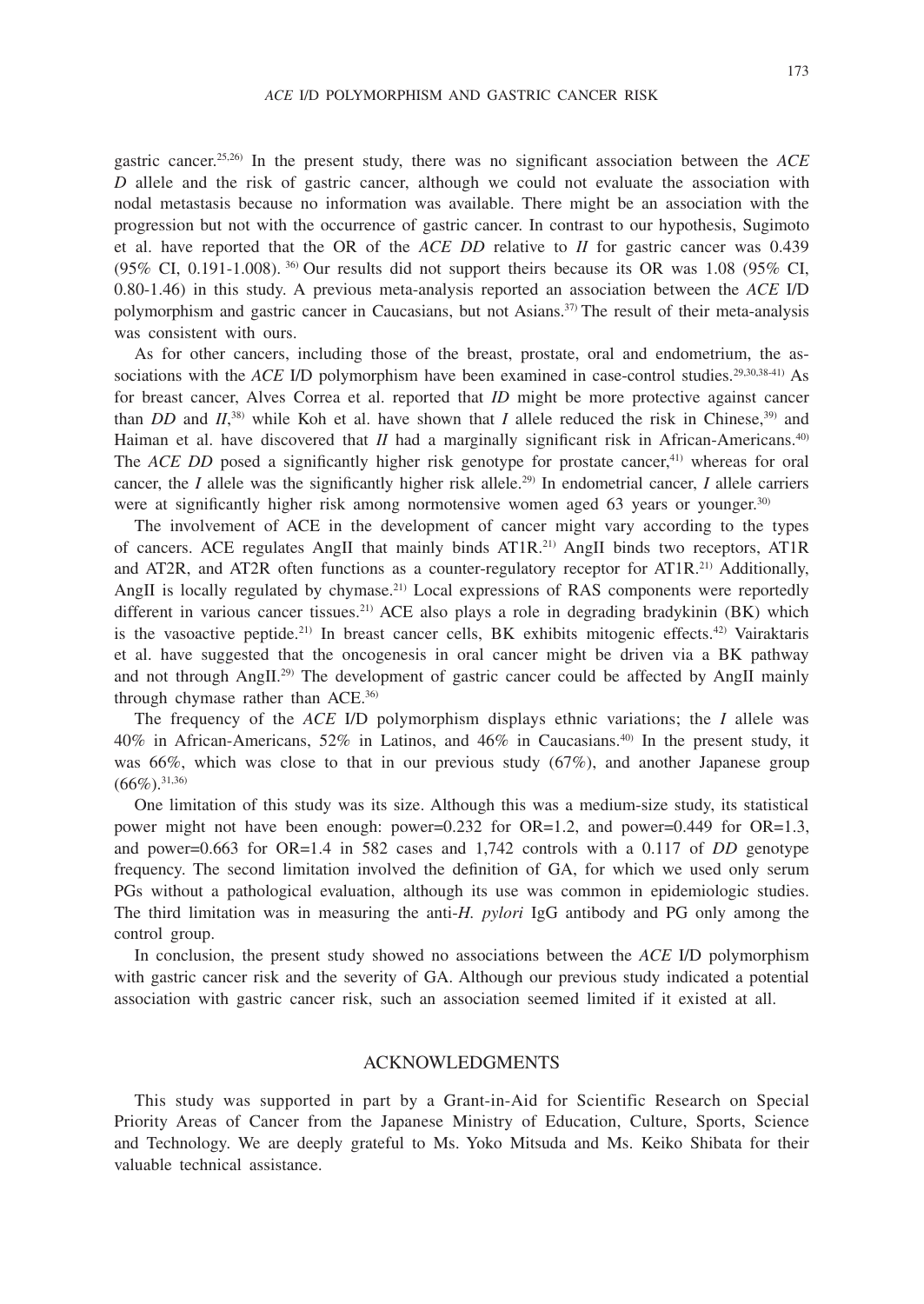## **REFERENCES**

- 1) Parkin DM. International variation. *Oncogene*, 2004; 23: 6329–6340.
- 2) Parkin DM, Bray F, Ferlay J, Pisani P. Global cancer statistics, 2002. *CA Cancer J Clin*, 2005; 55: 74–108.
- 3) Hohenberger P, Gretschel S. Gastric cancer. *Lancet*, 2003; 362: 305–315.
- 4) Correa P, Schneider BG. Etiology of gastric cancer: what is new? *Cancer Epidemiol Biomarkers Prev*, 2005; 14: 1865–1868.
- 5) Correa P, Haenszel W, Cuello C, Tannenbaum S, Archer M. A model for gastric cancer epidemiology. *Lancet*, 1975; 2: 58–60.
- 6) Correa P. Human gastric carcinogenesis: a multistep and multifactorial process First American Cancer Society Award Lecture on Cancer Epidemiology and Prevention. *Cancer Res*, 1992; 52: 6735–6740.
- 7) Inoue M, Tsugane S. Epidemiology of gastric cancer in Japan. *Postgrad Med J*, 2005; 81: 419–424.
- 8) Hamajima N, Naito M, Kondo T, Goto Y. Genetic factors involved in the development of *Helicobacter pylori*-related gastric cancer. *Cancer Sci*, 2006; 97: 1129–1138.
- 9) Correa P, Piazuelo MB. Natural history of *Helicobacter pylori* infection. *Dig Liver Dis*, 2008; 40: 490–496.
- 10) Lochhead P, El-Omar EM. *Helicobacter pylori* infection and gastric cancer. *Best Pract Res Clin Gastroenterol*, 2007; 21: 281–297.
- 11) Hamajima N, Goto Y, Nishio K, Tanaka D, Kawai S, Sakakibara H, Kondo T. *Helicobacter pylori* eradication as a preventive tool against gastric cancer. *Asian Pac J Cancer Prev*, 2004; 5: 246–252.
- 12) El-Omar EM. Role of host genes in sporadic gastric cancer. *Best Pract Res Clin Gastroentero*l, 2006; 20: 675–686.
- 13) Ando T, Goto Y, Ishiguro K, Maeda O, Watanabe O, Ohmiya N, Niwa Y, Hamajima N, El-Omar EM. The interaction of host genetic factors and *Helicobacter pylori* infection. *Inflammopharmacology*, 2007; 15: 10–14.
- 14) Hamajima N, Matsuo K, Saito T, Tajima K, Okuma K, Yamao K, Tominaga S. Interleukin 1 polymorphisms, lifestyle factors, and *Helicobacter pylori* infection. *Jpn J Cancer Res*, 2001; 92: 383–389.
- 15) Hamajima N, Ito H, Matsuo K, Tajima K, Tominaga S. *Helicobacter pylori* seropositivity, the interleukin 1B polymorphism, and smoking among first-visit outpatients. *Asian Pac J Cancer Prev*, 2002; 3: 23–28.
- 16) Katsuda N, Hamajima N, Tamakoshi A, Wakai K, Matsuo K, Saito T, Tajima K, Tominaga S. *Helicobacter pylori* seropositivity and the myeloperoxidase G-463A polymorphism in combination with interleukin-1B C-31T in Japanese health checkup examinees. *Jpn J Clin Oncol*, 2003; 33: 192–197.
- 17) Hamajima N, Matsuo K, Suzuki T, Nakamura T, Matsuura A, Tajima K, Tominaga S. Low expression myeloperoxidase genotype negatively associated with *Helicobacter pylori* infection. *Jpn J Cancer Res*, 2001; 92: 488–493.
- 18) Hamajima N, Shibata A, Katsuda N, Matsuo K, Ito H, Saito T, Tajima K, Tominaga S. Subject with TNF-A-857TT and -1031TT genotypes showed the highest *Helicobacter pylori* seropositive rate compared with those with other genotypes. *Gastric Cancer*, 2003; 6: 230–236.
- 19) Goto Y, Hamajima N, Honda H, Matsuo K, Yamamoto K, Tamakoshi A, Ando T, Goto H. Association between *Helicobacter pylori* seropositivity and NAD(P)H:quinone oxidoreductase 1 (NQO1) C609T polymorphism observed in outpatients and health checkup examinees. *Gastric Cancer*, 2005; 8: 12–17.
- 20) Goto Y, Ando T, Yamamoto K, Tamakoshi A, El-Omar E, Goto H, Hamajima N. Association between serum pepsinogens and polymorphism of PTPN11 encoding SHP-2 among *Helicobacter pylori* seropositive Japanese. *Int J Cancer*, 2006; 118: 203–208.
- 21) Deshayes F, Nahmias C. Angiotensin receptors: a new role in cancer? *Trends Endocrinol Metab*, 2005; 16: 293–299.
- 22) Rigat B, Hubert C, Alhenc-Gelas F, Cambien F, Corvol P, Soubrier F. An insertion/deletion polymorphism in the angiotensin I-converting enzyme gene accounting for half the variance of serum enzyme levels. *J Clin Invest*, 1990; 86: 1343–1346.
- 23) Tiret L, Rigat B, Visvikis S, Breda C, Corvol P, Cambien F, Soubrier F. Evidence, from combined segregation and linkage analysis, that a variant of the angiotensin I-converting enzyme (ACE) gene controls plasma ACE levels. *Am J Hum Genet*, 1992; 51: 197–205.
- 24) Villard E, Tiret L, Visvikis S, Rakotovao R, Cambien F, Soubrier F. Identification of new polymorphisms of the angiotensin I-converting enzyme (ACE) gene, and study of their relationship to plasma ACE levels by two-QTL segregation-linkage analysis. *Am J Hum Genet*, 1996; 58: 1268–1278.
- 25) Rocken C, Lendeckel U, Dierkes J, Westphal S, Carl-McGrath S, Peters B, Kruger S, Malfertheiner